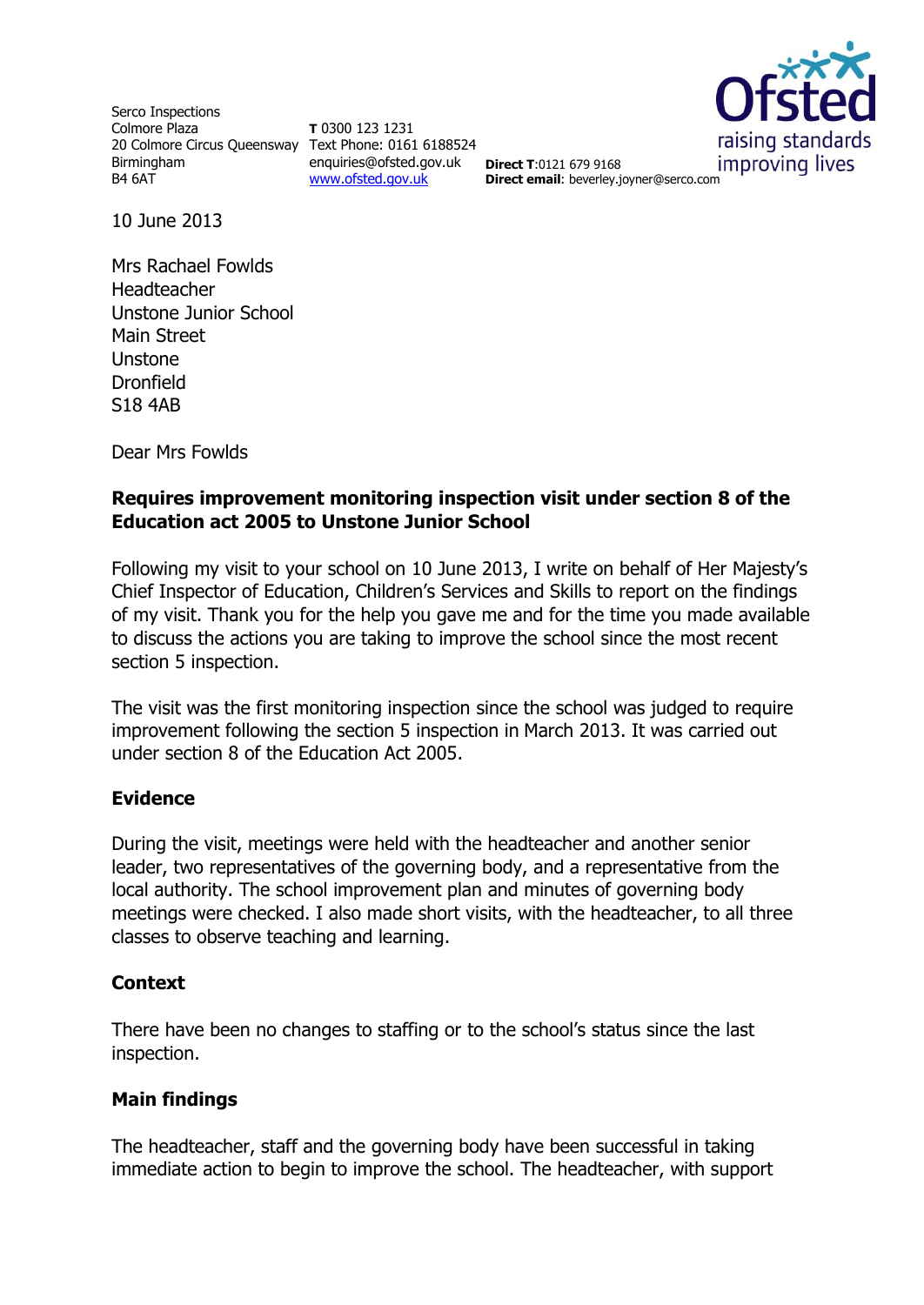

from the local authority, has revised the school's improvement plan. The plan addresses all of the issues raised at the time of the last inspection and includes appropriate arrangements for leaders and governors to check the school's work.

There are early signs in pupils' books that the quality of their writing is beginning to improve. This is because there are more frequent opportunities for pupils to write at length to practise their writing skills, particularly in history based topic work and in science. There are also more opportunities for pupils to write about real-life events. Discussions with pupils, including boys, indicate that they are becoming increasingly enthusiastic about writing and this is also supporting their improved progress. However, staff expectations of pupils' handwriting and the standards of the presentation of their work vary too widely. Consequently, the quality of pupils' handwriting and the presentation of their work in Years 3, 4 and 5 is not good enough.

Teachers are successfully ensuring that children understand what they should be doing in lessons and what they are learning. Teachers also continue to ask pupils well-considered questions to assess their understanding. However, pupils do not have enough opportunities to discuss their ideas and thinking with each other. This is because discussions are too heavily led by the teacher in some lessons. This means that pupils miss opportunities to challenge each other's thinking and to develop their speaking and listening skills. As a result, some pupils become too passive in their learning and do not make good progress in lessons.

Staff have worked together to produce an appropriate school marking policy. There are some innovative strategies in the policy, including 'pupil conferencing' – which involves time being set aside for teachers to mark work alongside pupils to identify and agree improvement targets. Pupil conferencing activities have begun in Year 6 but have not yet started in other year groups. The quality and impact of teachers' marking is stronger in some year groups than in others because not all teachers are fully complying with the new marking policy.

The governing body is determined to play its role in supporting the school's improvement journey. Governors have visited more frequently to observe the work of the school for themselves and have set up a separate committee to focus more closely on the quality of teaching and learning. However, many governors are quite new to their role and lack the skills and experience required to fully hold leaders to account. Minutes from governing body minutes indicate that governors are beginning to ask more questions of senior leaders, but they still do not challenge leaders well enough. An external review of governance is strongly recommended to ensure that governing body development priorities are swiftly identified, so that appropriate training can be arranged for governors.

Senior leaders and governors are taking effective action to tackle the areas requiring improvement identified at the recent section 5 inspection. Following the visit to the school, HMI recommend that further action is taken to: